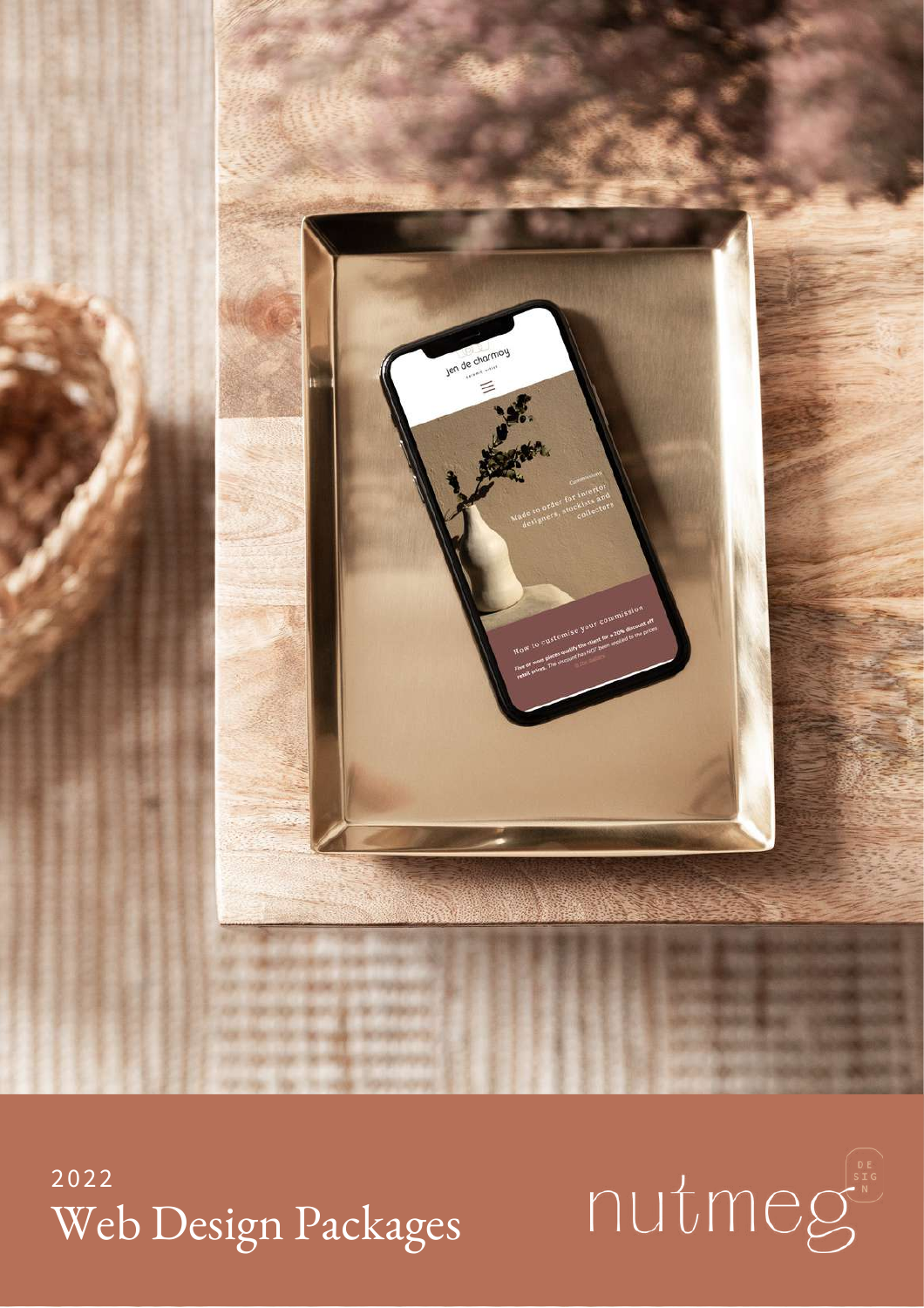

## Welcome to Nutmeg Design Studio

I'm Meg Hodson, web designer, Shopify partner and conversion optimiser. I've been working in the ecommerce space for small and big brands since 2010.

I'd love to help your business create a modern, beautiful, conversion-focused website.

Take a look at my current packages and go ahead and book a free strategy call here: <https://calendly.com/nutmegstudio/discovery>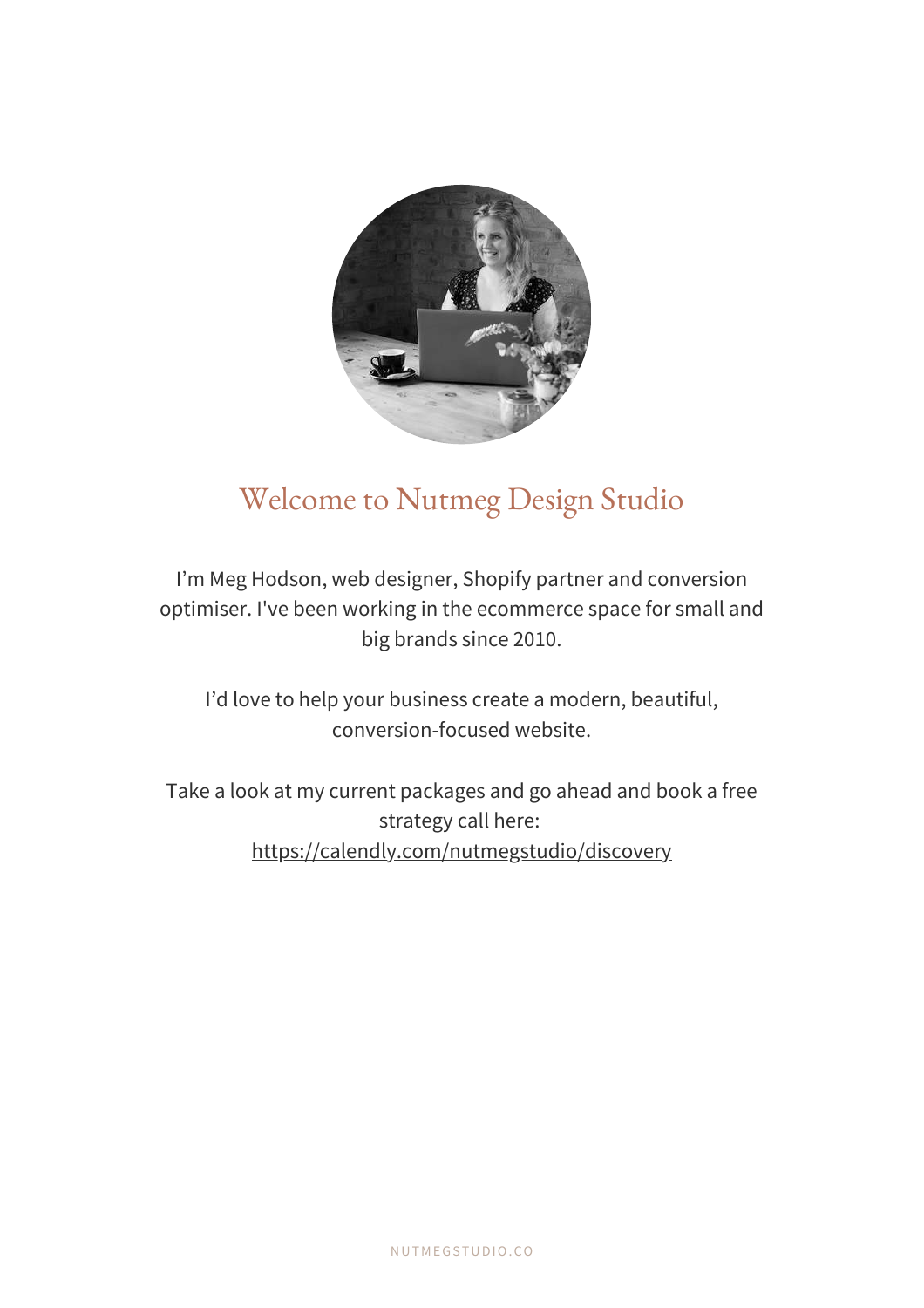*"Megan is amazing to work with. She did everything I asked of her and more with so much patience and proficiency. She read my intentions with my website perfectly and provided exactly what I had in mind from the gorgeous look of my shop to the mood and feel I wanted to create. Also, there was never a delay in communications even though we are countries and time zones apart."*

66

*- Bianca Smith, The Eco-Conscious Kitchen*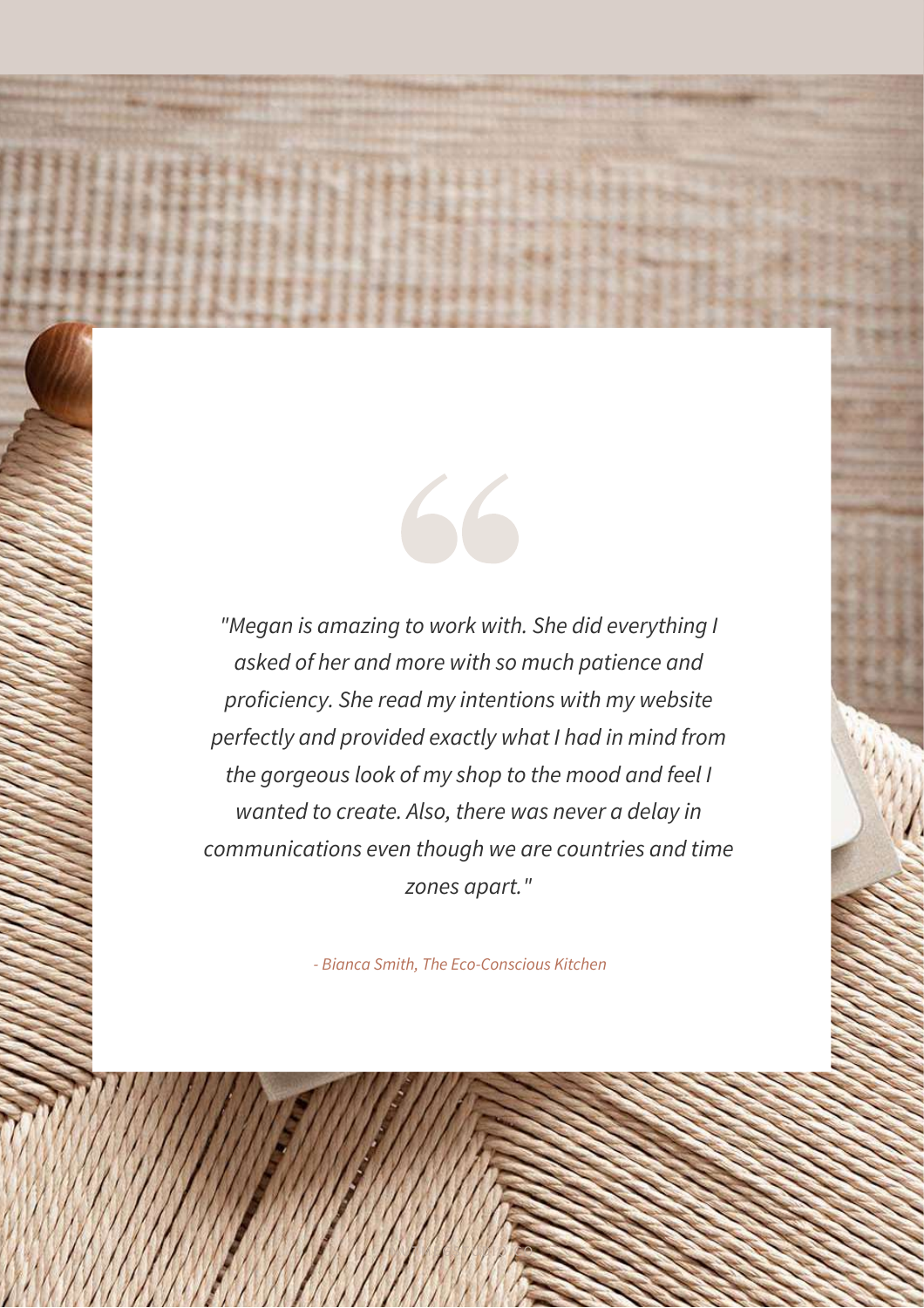

## Package 1: Shopify Foundation

*This package sets you up with a simple and user-friendly Shopify website so you can grow your sales from a strong foundation.*

#### WHAT YOU GET

- Design and set up of your Shopify website.
- Ecommerce consulting throughout the project.
- Customisation of a free Shopify theme.
- Connected to email marketing, Facebook + Instagram Shop
- Shopify training videos and launch kit.

#### **T H I S I S P E R F E C T F O R**

New and small businesses looking for an affordable Shopify setup service.

#### **R E S U L T S**

- Grow sales with a Shopify website designed to convert.
- Your store will be connected to
- Facebook and Instagram Shop.
- This package includes ecommerce guidance and Shopify training.

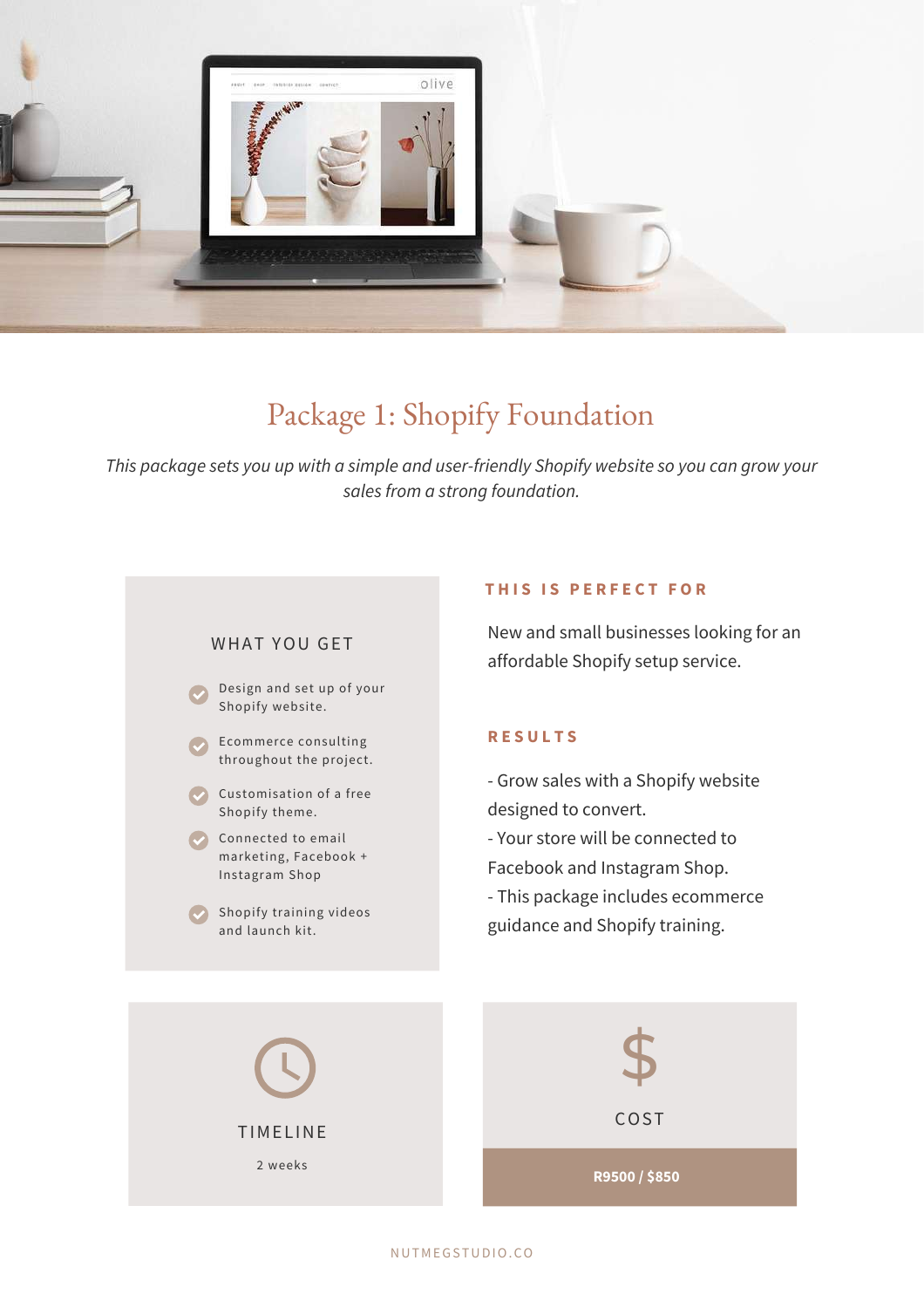

## Package 2: Shopify Premium

*This package sets you up with a beautiful, premium-feel Shopify website. It includes a premium Shopify theme from the theme store (valued between \$250 - \$400), advanced design customisation, design of an email marketing nurture sequence and conversion optimisation guidance throughout the project, including helping you identify the right apps.*

#### WHAT YOU GET

Design and setup of your Shopify website.

- Premium Shopify theme and customisation.
- Website connected to Facebook + Instagram Shop, email marketing and enhanced ecommerce Google analytics.
- Shopify training, launch kit and design of an email marketing nurture sequence.

#### **T H I S I S P E R F E C T F O R**

Established and growing businesses that want a premium ecommerce website and marketing integrations.

#### **R E S U L T S**

- Premium website designed to convert more browsers into shoppers.
- Email nurture sequence to introduce new customers to your brand and drive sales via email marketing.
- A range of conversion optimisation features + functionality.

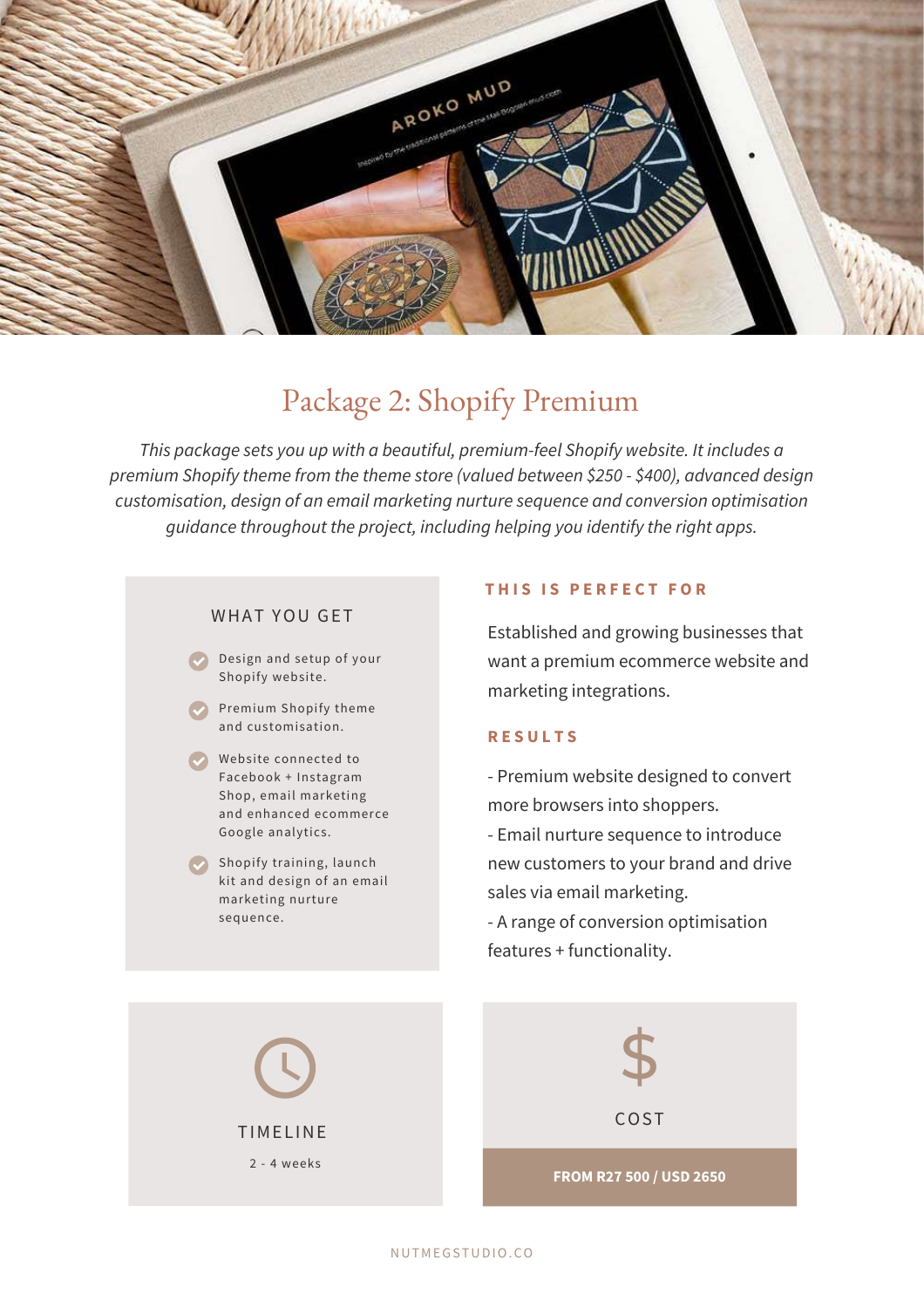

## Package 3: Custom WordPress Website

*Elevate your brand with a custom-designed WordPress website (not based on a template), designed to holistically support your service-based business or more complex/hybrid ecommerce requirements.*



#### **T H I S I S P E R F E C T F O R**

Businesses looking for a bespoke website or more complex/hybrid ecommerce website.

#### **R E S U L T S**

- Elevate your brand with a strategically designed website.

- Automate business processes.

- Gain confidence and clarity because you now have a website that you're excited to share and promote.

- Improve Google search visibility.

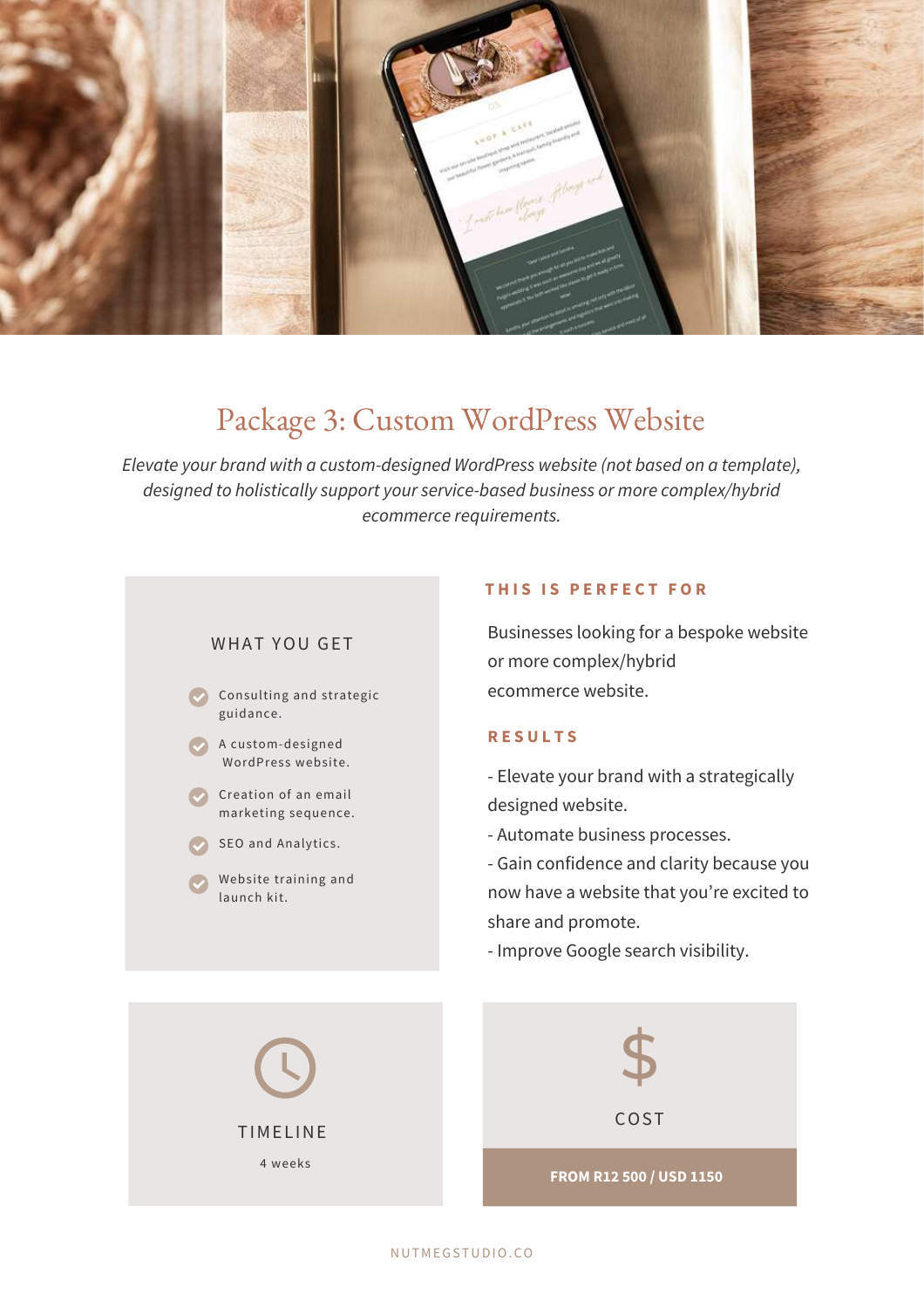## Project Process

MY WORK PROCESS FOR COMPLETING YOUR PROJECT



### DISCOVERY | PROJECT BRIEF | PROPOSAL

This phase involves: talking to you and mapping out a project brief, including a website feature and functionality list, integrations required, goals/objectives for the project, apps/plugin list and final costing.

### STRATEGY | DESIGN

This phase includes: Structuring your website and deciding what content it needs; gathering content; collecting design inspiration; and designing the look and feel of your new website.

### DEVELOPING FUNCTIONALITY | GATHERING FEEDBACK

This phase is about building out the functionalities and integrations included in your project. It's also about reviewing the website and providing feedback.

### TESTING | PREPPING TO GO LIVE

This phase includes: testing the website across a number of devices and screen sizes; testing functionality and automations, including email marketing integrations; and prepping the website to go live.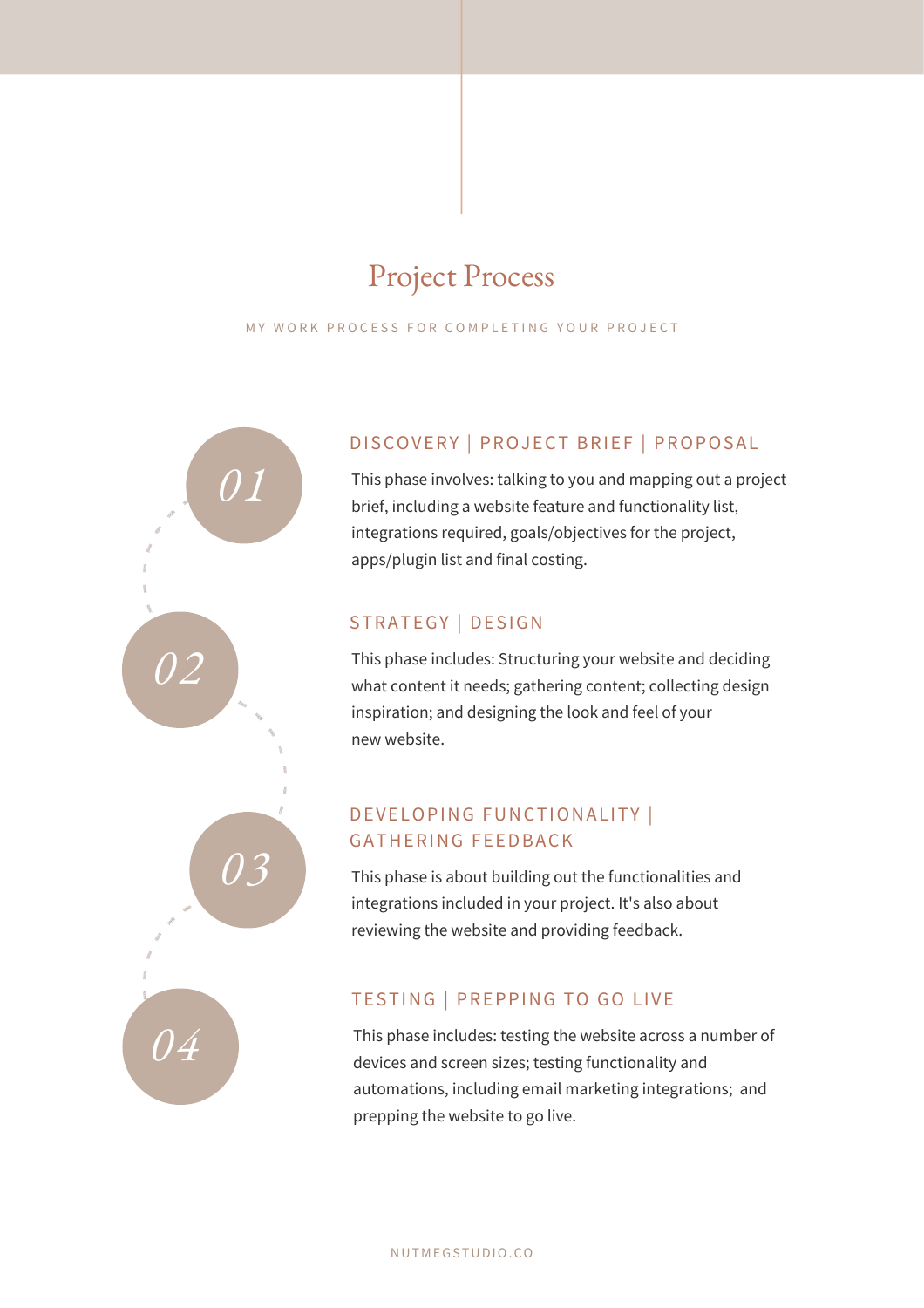# Portfolio

WE B S I T E S I HAVE DE S I G N E D A N D D E V E LO P E D